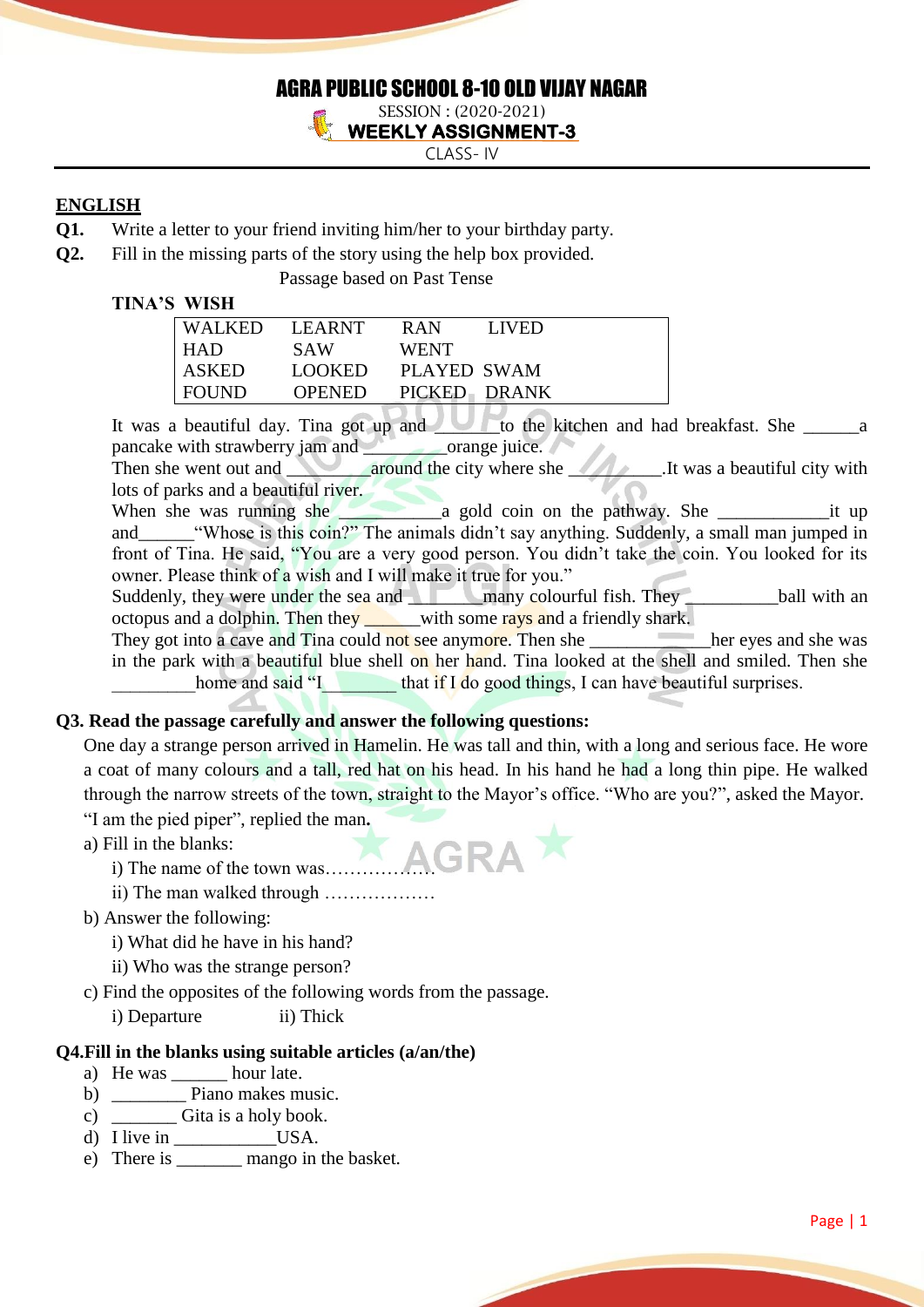#### **Q5. Learn and write the poem given below:**

### **Don't Be Afraid of the Dark**

Don't be afraid of the dark, little one, The earth must rest when the day is done. The sun must be harsh, but moonlight-never! And those stars will be shining forever and ever, Be friends with the night, there is nothing to fear, Just let your thoughts travel to friends far and near. By day, it does seem that our troubles won't cease, But at night, late at night, the world is at peace.

By Ruskin Bond

# **HINDI**

| <b>HINDI</b>                      |                    |                                                                                                                        |  |  |  |
|-----------------------------------|--------------------|------------------------------------------------------------------------------------------------------------------------|--|--|--|
| प्रश्न—1.                         |                    | किसी एक विषय पर १०० शब्दों में अनुच्छेद लिखें                                                                          |  |  |  |
|                                   |                    | मेरे जन्मदिन पर मेरे पापा ने मुझे एक नई साईकिल तौफे में दी                                                             |  |  |  |
|                                   |                    | अथवा                                                                                                                   |  |  |  |
|                                   |                    | कल रात अचानक जब मेरी नींद खुली                                                                                         |  |  |  |
| प्रश्न—2.                         |                    | नीचे दिए गए शब्दों के समानार्थी शब्द लिखिए।                                                                            |  |  |  |
|                                   |                    | बुद्धिमान , अभिमान , विश्वास , संसार , कोशिश                                                                           |  |  |  |
|                                   |                    | अब उन शब्दों को अपने वाक्य में भी प्रयोग करें।                                                                         |  |  |  |
|                                   | प्रश्न—3.          | वर्तनी शुद्ध कीजिए-                                                                                                    |  |  |  |
|                                   |                    | पौष्टीक, उदहरण, प्रकर्ति,<br>मलायम.                                                                                    |  |  |  |
|                                   |                    |                                                                                                                        |  |  |  |
|                                   | <b>MATHEMATICS</b> |                                                                                                                        |  |  |  |
| Draw the following shapes:<br>Q1. |                    |                                                                                                                        |  |  |  |
|                                   |                    | a) Sphere b) Cylinder c) Rectangle d) Circle e) Cube f) Cone                                                           |  |  |  |
| Q2.                               |                    | Write the place value of 3 in the following numbers:                                                                   |  |  |  |
|                                   | a) 53,320          |                                                                                                                        |  |  |  |
|                                   | b)                 | 33,250                                                                                                                 |  |  |  |
|                                   | c) $33,330$        |                                                                                                                        |  |  |  |
| Q3.                               |                    | Fill in the blanks.                                                                                                    |  |  |  |
|                                   |                    | a) When zero is divided by a non-zero number, the quotient is _<br>b) The common factor of 24 and 25 is $\blacksquare$ |  |  |  |
|                                   |                    | c) The number $72$ is a multiple of                                                                                    |  |  |  |
|                                   |                    | d) The greatest factor of 88 is                                                                                        |  |  |  |
| Q4.                               |                    | Draw the clock and show the following time:                                                                            |  |  |  |
|                                   | a) $3:10$          | c) $7:55$<br>d) $12:30$<br>b) $6:40$                                                                                   |  |  |  |
| Q5.                               |                    | Following is the rate list of the kind of junks. Read it carefully and answer the questions that follow.               |  |  |  |

| <b>RATE LIST</b>    |               |  |  |
|---------------------|---------------|--|--|
| <b>Kind of Junk</b> | Price of 1 Kg |  |  |
| Waste paper         | Rs 4          |  |  |
| 2. Newspaper        | Rs 5          |  |  |
| 3. Iron             | <b>Rs</b> 12  |  |  |
| 4. Brass            | <b>Rs</b> 100 |  |  |
| 5. Plastic          | <b>Rs</b> 10  |  |  |

a) How much will you pay for 32kg of newspaper?

- b) Find the cost of 22kg of plastic.
- c) Riya bought 5kg of waste paper and 7kg of plastic. How much total amount does she spend?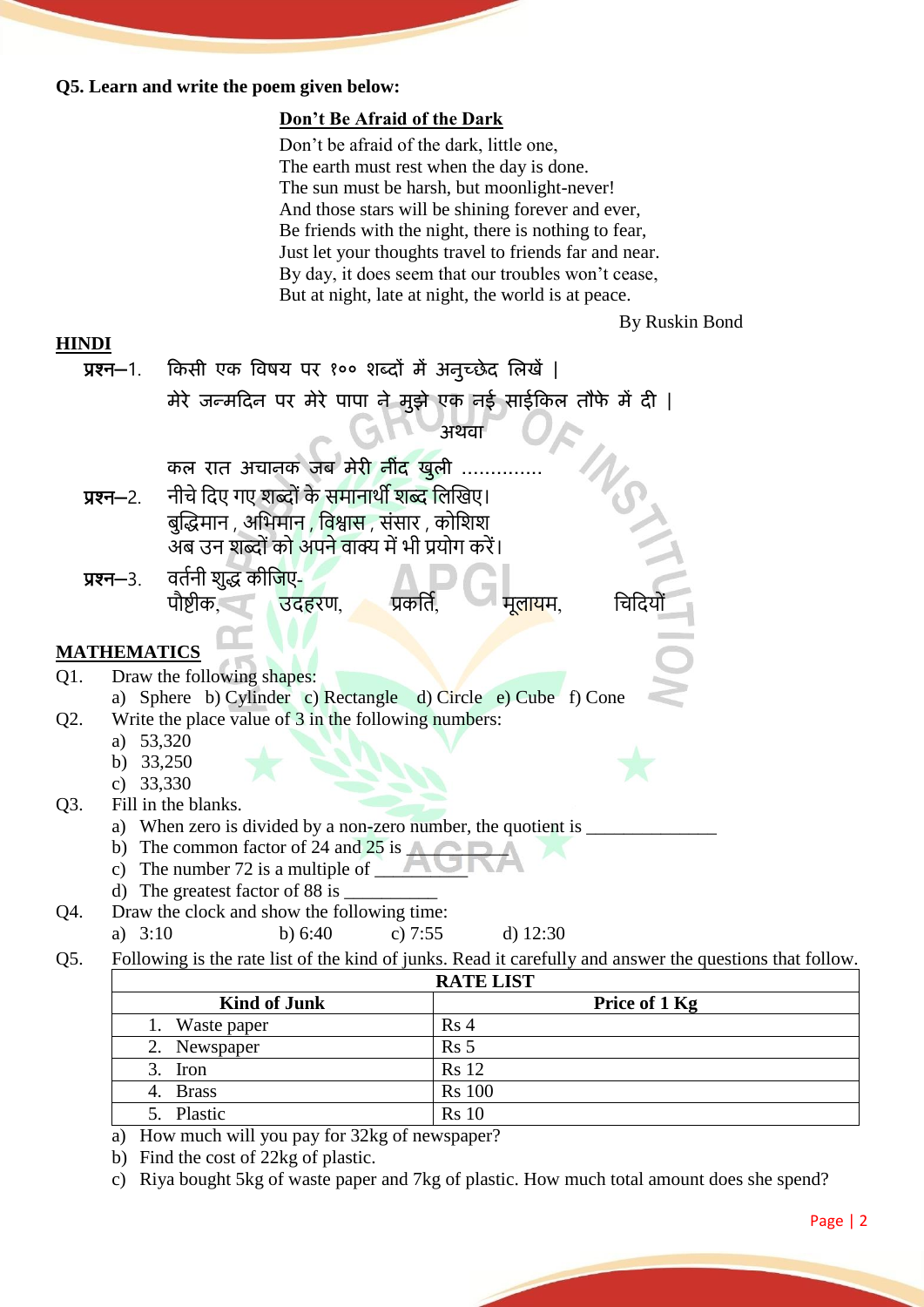### **SCIENCE**

- Q1. Prepare a table of 26 terms used in Science, starting from each English alphabet. (e.g.: A -astronomy, B-biology, etc.)
- Q2. Name the following:
	- a) Any two trees.
	- b) Any two shrubs.
	- c) Any two herbs.  $\qquad \qquad \qquad$
	- d) Any two climbers.
- Q3. Draw a neat diagram of The Water Cycle.
- Q4. Suggest five ways to prevent being infected from Corona virus.
- Q5. What kind of meal should be eaten by us especially during a crisis like COVID-19. Prepare a table of the various essential nutrients that should be included in your diet to keep you fit. Also write down the vegetables, fruits and the dairy products in which they are present.

CH IO

#### **SOCIAL STUDIES**

- Q1. Name the following:
	- a) Our National Emblem
	- b) Our National Flower
	- c) Our National Bird
	- d) Our National Animal \_\_\_\_\_\_\_\_\_\_\_\_\_\_\_\_\_\_
	- e) Our National Anthem
- Q2. With how many countries does India share its boundaries? Name them.
- Q3. How many Union Territories are there? Name them.
- Q4. Write the names of all the states and their Chief Minister and the Governor.
- Q5. What do you understand by the term "Social Distancing"? Are you following the guidelines of social distancing? How?

#### **COMPUTER**

- Q1. Write the full form of the following abbreviations.
	- a) CD b) RAM c) ROM d) DVD
- Q2. Answer the following:
	- a) Name two Input devices.
	- b) Name two Output devices.
	- c) What is known as the Memory of the Computer?
	- d) Who is known as the Father of Computers?
	- e) Name two Web Browsers.
	- f) Name two Operating Systems.
- Q3.Write five uses of Computers.